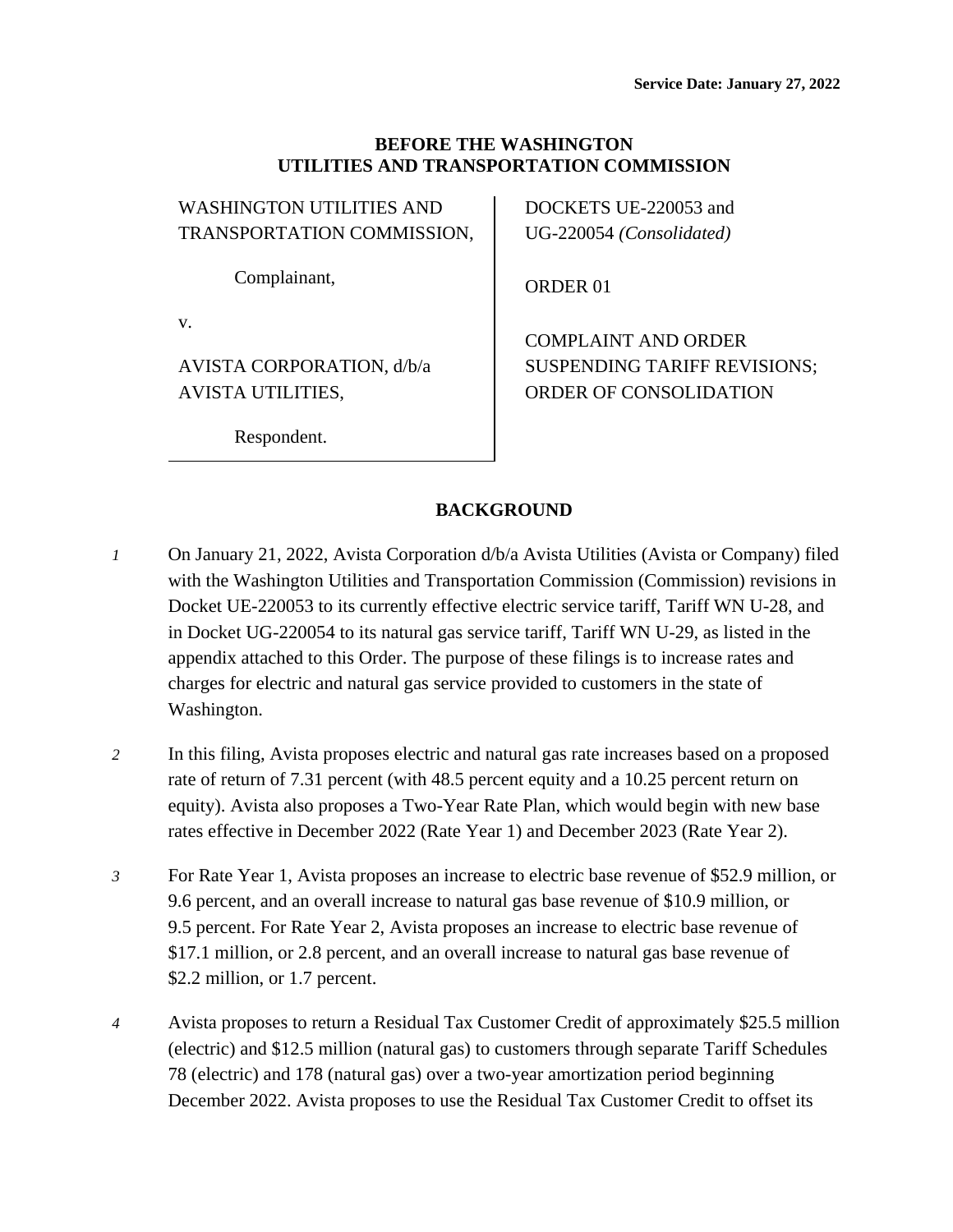requested increase for Rate Year 1, in part. Inclusive of the Residual Tax Customer Credit and all other rate adjustments, the Company's requested total increase in Rate Year 1 to *billed* rates is 7.4 percent for electric operations and 2.5 percent for natural gas operations.

#### **DISCUSSION AND DECISION**

- *5* The Commission may, in its discretion, consolidate two or more proceedings in which the facts or principles of law are related. Here, the matters in the two dockets appear to involve related facts and principles of law. It is therefore appropriate that they be consolidated for hearing and determination pursuant to WAC 480-07-320.
- *6* Avista's requested rate increases might injuriously affect the rights and interests of the public, and Avista has not demonstrated that the increases would result in rates that are fair, just, reasonable, and sufficient. In addition, Avista has requested that the Commission "immediately suspend the operation of the general tariff revisions" proposed by the Company and set the matter for hearing.<sup>1</sup> The Commission, therefore, suspends the tariff filings and will hold public hearings, if necessary, to determine whether the proposed increases are fair, just, reasonable, and sufficient.

#### **FINDINGS AND CONCLUSIONS**

- *7* (1) The Commission is an agency of the State of Washington vested by statute with the authority to regulate rates, regulations, practices, accounts, securities, transfers of property, and affiliated interests of public service companies, including electric and natural gas companies.
- *8* (2) Avista is an electric and natural gas company and a public service company subject to Commission jurisdiction.
- *9* (3) The Commission may consolidate proceedings that involve related facts and principles of law.

<sup>&</sup>lt;sup>1</sup> Avista Cover Letter dated January 20, 2022, and received by the Commission January 21, 2022, at 2 (emphasis from original).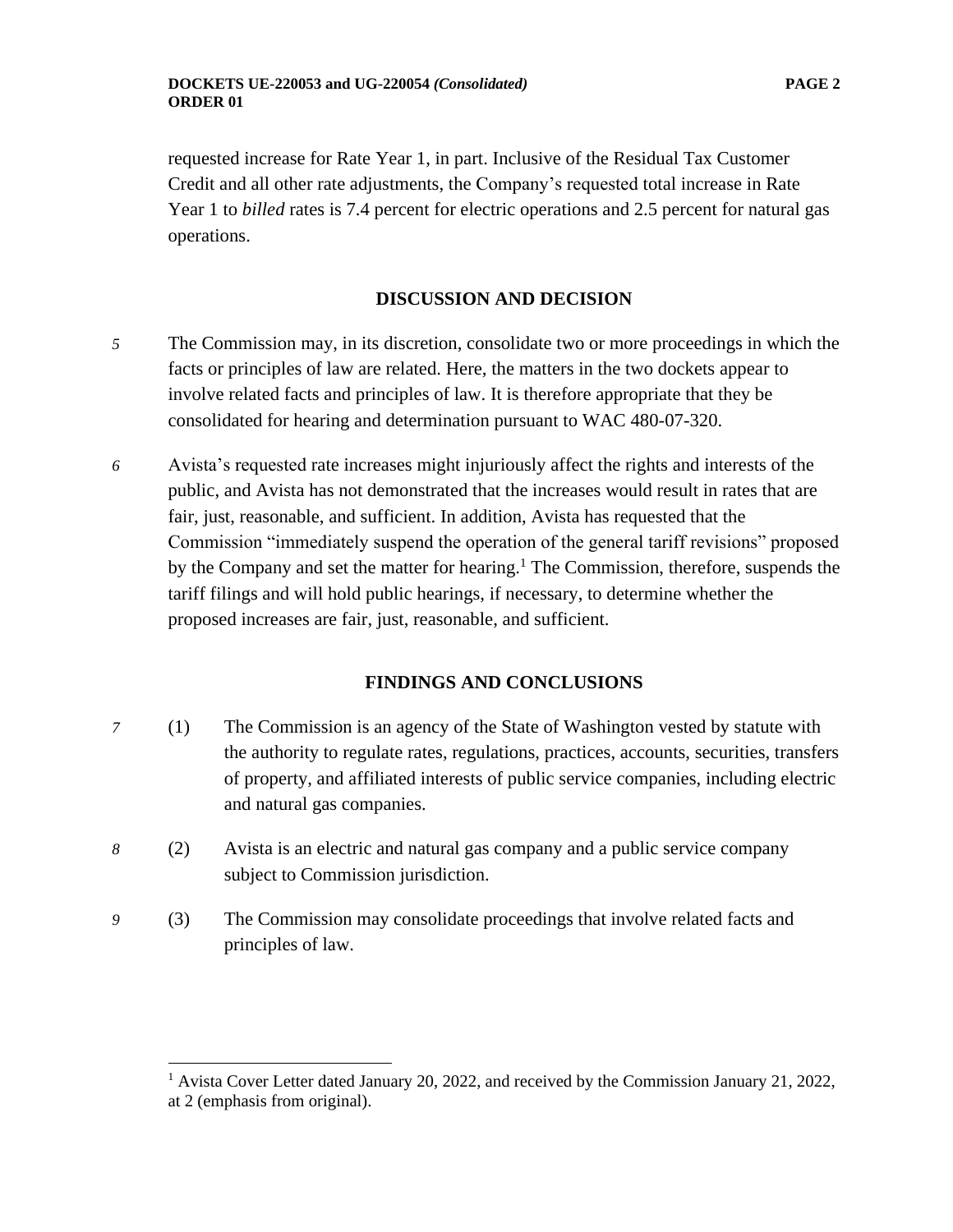- *10* (4) The matters in Dockets UE-220053 and UG-220054 involve related facts and principles of law and the dockets should, therefore, be consolidated for hearing and determination pursuant to WAC 480-07-320.
- *11* (5) The tariff revisions Avista filed on January 21, 2022, would increase charges and rates for service provided by Avista and might injuriously affect the rights and interest of the public.
- *12* (6) Avista has requested that the Commission suspend the tariff revisions and set the matters for hearing.
- *13* (7) Avista has not yet demonstrated that the tariff revisions would result in rates that are fair, just, reasonable, and sufficient.
- *14* (8) Avista's rates and charges for electric or natural gas services shown on any tariffs that Avista does not propose to revise may also be investigated to determine if they are fair, just, reasonable, and sufficient.
- *15* (9) In order to carry out the duties imposed upon the Commission by law, and as authorized in RCW 80.04.130, the Commission finds it is necessary to investigate Avista's books, accounts, practices, and activities; to make a valuation or appraisal of Avista's property; and to investigate and appraise various phases of Avista's operations.
- *16* (10) The Commission finds that this docket meets the criteria of WAC 480-07-400(2)(b)(i) and that the parties may conduct discovery pursuant to the Commission's discovery rules in WAC 480-07-400 – 425.
- *17* (11) As required by RCW 80.04.130(4), Avista bears the burden to prove that the proposed increases are fair, just, reasonable, and sufficient.
- *18* (12) Avista may be required to pay the expenses reasonably attributable and allocable to such an investigation, consistent with Chapter 80.20 RCW.

#### **ORDER**

#### THE COMMISSION ORDERS:

*19* (1) Dockets UE-220053 and UG-220054 are consolidated for hearing and determination under WAC 480-07-320.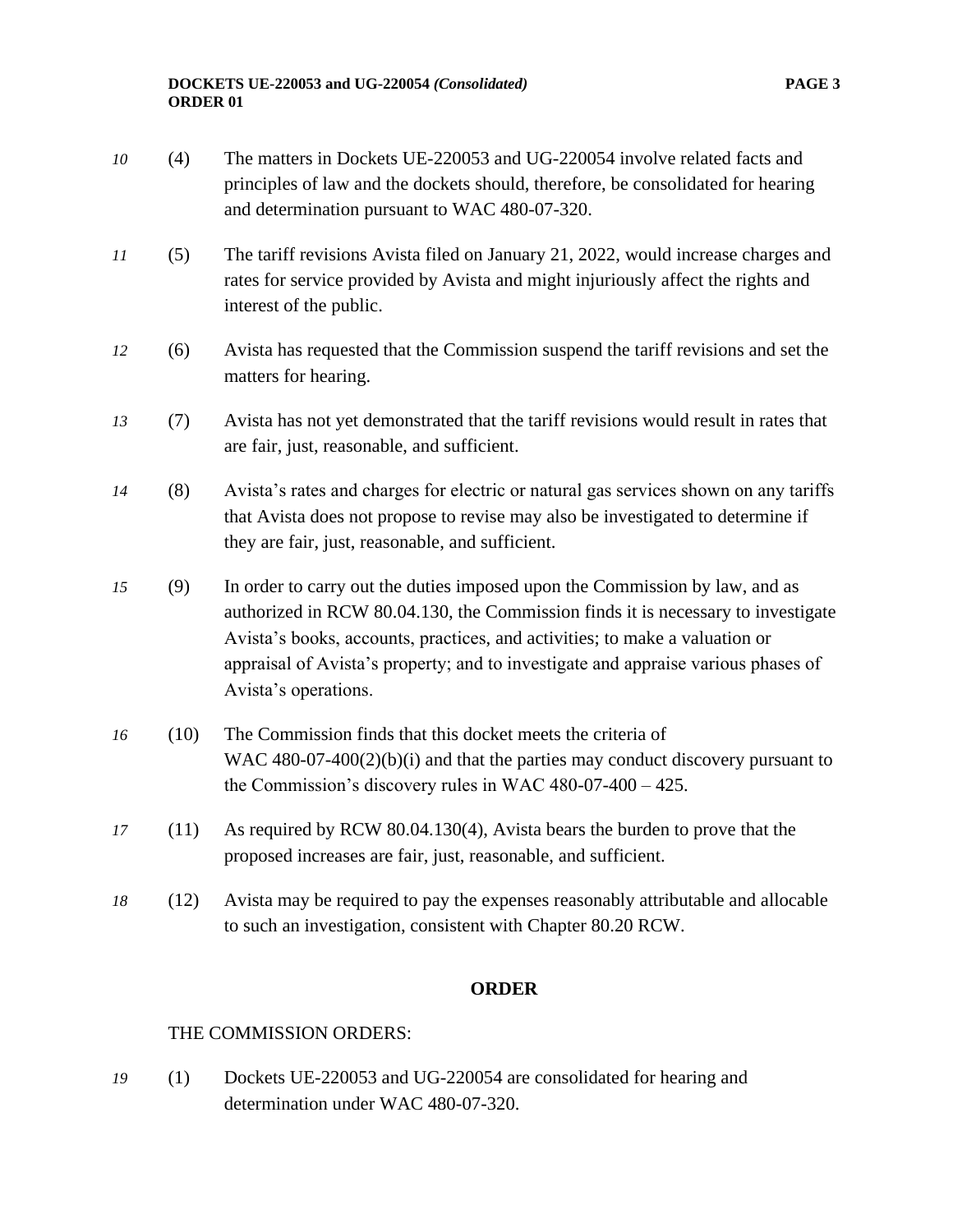- *20* (2) The tariff revisions Avista Corporation d/b/a Avista Utilities filed on January 21, 2022, are suspended.
- *21* (3) The Commission will hold hearings at such times and places as may be required. Such hearings may also examine Avista Corporation's d/b/a Avista Utilities rates and charges for electric or natural gas service shown on any tariffs that Avista Corporation d/b/a Avista Utilities does not propose to revise.
- *22* (4) Avista Corporation d/b/a Avista Utilities must not change or alter the tariffs filed in these dockets during the suspension period, unless authorized by the Commission.
- *23* (5) The Commission will institute an investigation of Avista Corporation's d/b/a Avista Utilities books, accounts, practices, activities, property, and operations as described above.
- *24* (6) Discovery will be conducted pursuant to the Commission's discovery rules in WAC 480-07-400 - 425.
- *25* (7) Avista Corporation d/b/a Avista Utilities shall pay the expenses reasonably attributable and allocable to the Commission's investigation, consistent with Chapter 80.20 RCW.

DATED at Lacey, Washington, and effective January 27, 2022.

#### WASHINGTON UTILITIES AND TRANSPORTATION COMMISSION

#### DAVID W. DANNER, Chairman

ANN E. RENDAHL, Commissioner

JAY M. BALASBAS, Commissioner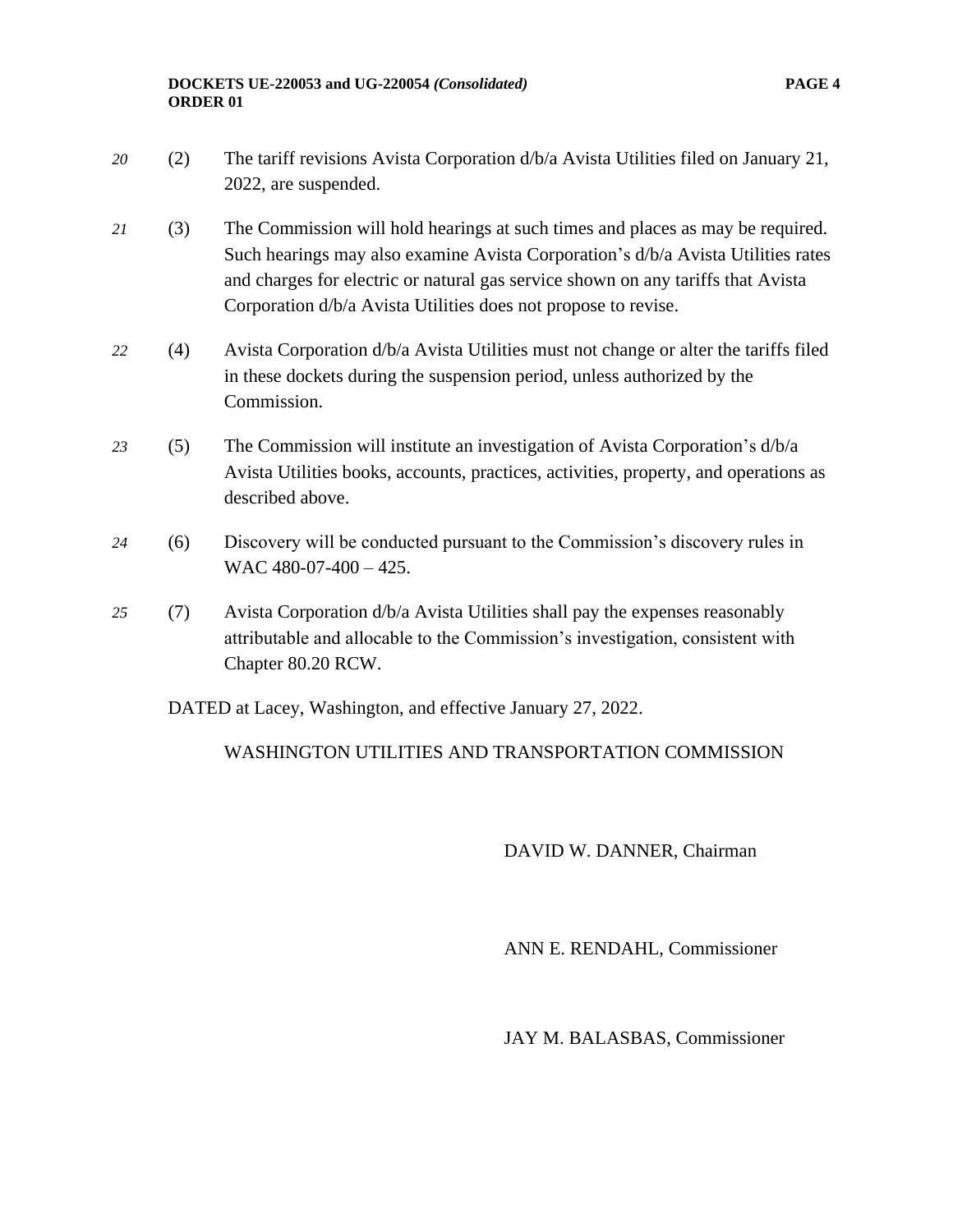$\mathbf{r}$ 

# **Appendix**

## **Proposed Tariff Revisions effective Rate Year 1**

| Tariff WN U-28, Electric |           |                                    |
|--------------------------|-----------|------------------------------------|
| 17th Revision Sheet 1    | Canceling | Substitute 16th Revision Sheet 1   |
| 17th Revision Sheet 11   | Canceling | Substitute 16th Revision Sheet 11  |
| 2nd Revision Sheet 13    | Canceling | 1st Revision Sheet 13              |
| 17th Revision Sheet 21   | Canceling | Substitute 16th Revision Sheet 21  |
| 2nd Revision Sheet 23    | Canceling | 1st Revision Sheet 23              |
| 17th Revision Sheet 25   | Canceling | Substitute 16th Revision Sheet 25  |
| 13th Revision Sheet 25A  | Canceling | Substitute 12th Revision Sheet 25A |
| 17th Revision Sheet 31   | Canceling | Substitute 16th Revision Sheet 31  |
| 16th Revision Sheet 41   | Canceling | Substitute 15th Revision Sheet 41  |
| 16th Revision Sheet 42   | Canceling | Substitute 17th Revision Sheet 42  |
| 10th Revision Sheet 42A  | Canceling | Substitute 9th Revision Sheet 42A  |
| 16th Revision Sheet 44   | Canceling | Substitute 15th Revision Sheet 44  |
| 17th Revision Sheet 45   | Canceling | Substitute 16th Revision Sheet 45  |
| 17th Revision Sheet 46   | Canceling | Substitute 16th Revision Sheet 46  |
| 3rd Revision Sheet 46A   | Canceling | Substitute 2nd Sheet 46A           |
| 16th Revision Sheet 47   | Canceling | Substitute 15th Revision Sheet 47  |
| 17th Revision Sheet 47A  | Canceling | Substitute 16th Revision Sheet 47A |
| 4th Revision Sheet 47B   | Canceling | Substitute 3rd Sheet 47B           |
| 5th Revision Sheet 75D   | Canceling | 4th Revision Sheet 75D             |
| Original Sheet 78        |           |                                    |

| <b>Tariff WN U-29, Natural Gas</b> |           |                                    |
|------------------------------------|-----------|------------------------------------|
| 18th Revision Sheet 101            | Canceling | Substitute 17th Revision Sheet 101 |
| 18th Revision Sheet 111            | Canceling | Substitute 17th Revision Sheet 111 |
| 18th Revision Sheet 112            | Canceling | Substitute 17th Revision Sheet 112 |
| 3rd Revision Sheet 116             | Canceling | Substitute 2nd Sheet 116           |
| 18th Revision Sheet 131            | Canceling | Substitute 17th Revision Sheet 131 |
| 8th Revision Sheet 131A            | Canceling | Substitute 7th Revision Sheet 131A |
| 18th Revision Sheet 132            | Canceling | Substitute 17th Revision Sheet 132 |
| 5th Revision Sheet 175D            | Canceling | 4th Revision Sheet 175D            |
| Original Sheet 178                 |           |                                    |